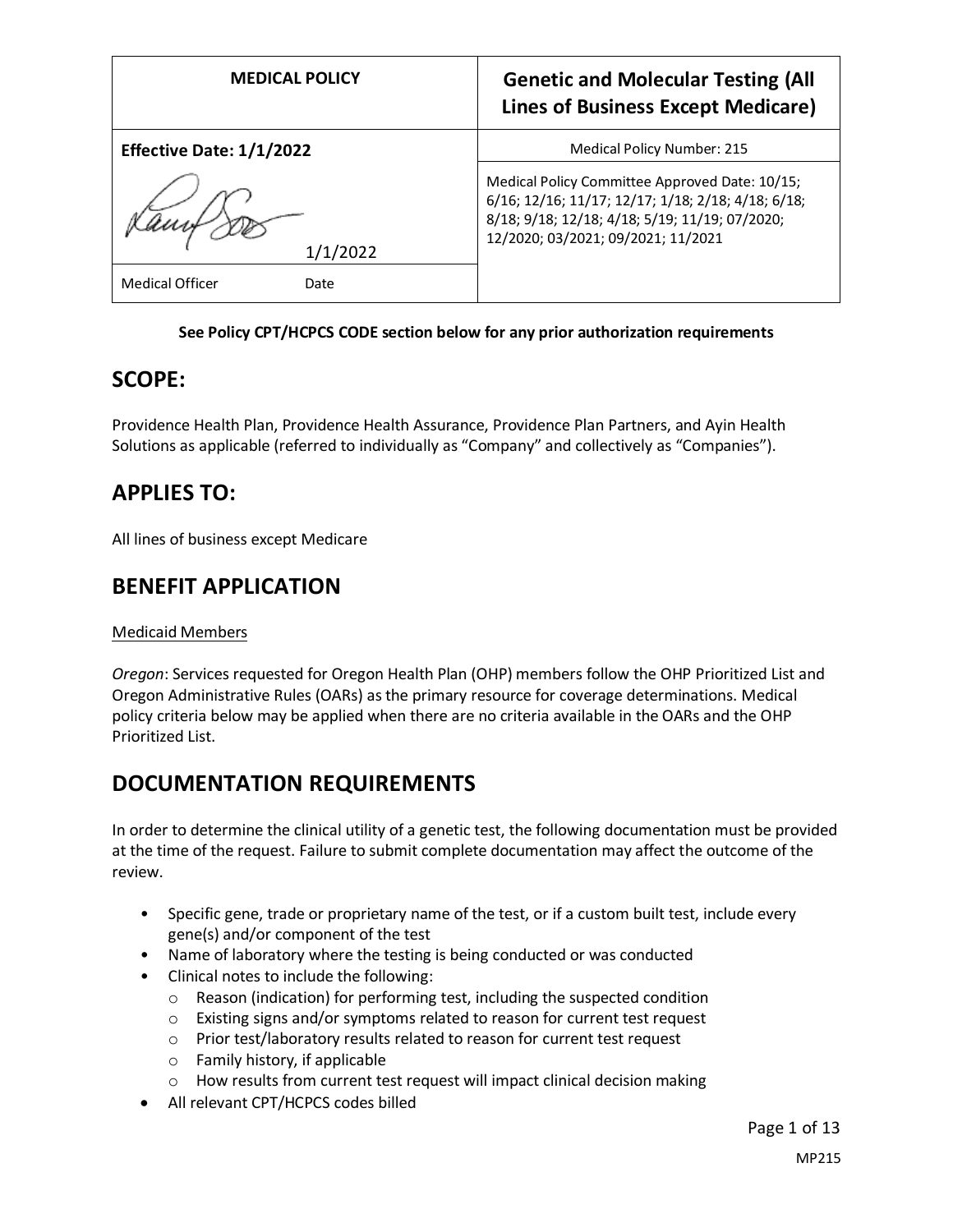### **POLICY CRITERIA**

- I. Genetic and molecular testing may be considered **medically necessary and covered** when **ALL** of the following criteria (A.-D) are met:
	- A. Genetic Counseling general requirements have been met; **and**
	- B. The individual being tested meets **either** of the following criteria:
		- 1. The patient is symptomatic and the clinical presentation is consistent with a known condition; **or**
		- 2. The individual is asymptomatic and meets **either** of the following criteria:
			- a. Individual has a first-degree blood relative (parent, sibling, or child) diagnosed with a condition **and** the affected relative has not had genetic testing and is unavailable for testing; **or**
			- b. Testing is for a known pathogenic variant confirmed in an affected first-degree blood relative (parent, sibling, or child); **and**
	- C. The condition being tested for is associated with increased morbidity or reduced lifeexpectancy; **and**
	- D. Clinical utility is established for each gene and/or component of the test as demonstrated by both of the following (1. and 2.):
		- 1. Testing allows for a definitive diagnosis or risk classification when other clinical and/or laboratory tests were inconclusive **or** avoids more invasive diagnostic testing (e.g., muscle biopsy); **and**
		- 2. Testing results will guide decision(s) in clinical management (predictive, diagnostic, prognostic, or therapeutic).
- II. Genetic and molecular testing may be considered **not medically necessary and not covered** when there is sufficient evidence to demonstrate that the testing target or strategy is lacking clinical utility (Se[e Policy Guidelines\)](#page-1-0).
- III. Genetic and molecular testing may be considered **investigational and not covered** when the criteria above are not met.

### <span id="page-1-0"></span>**POLICY GUIDELINES**

### Clinical Utility

Clinical utility of any genetic test is established by evaluating the following components of the test:

- Eliminates the need for further clinical workup or invasive testing
- Leads to changes in clinical management of the condition that improve outcomes
- Leads to discontinuation of interventions that are unnecessary and/or ineffective
- Leads to initiation of effective medication(s) and/or changes in dosing of a medication that is likely to improve outcomes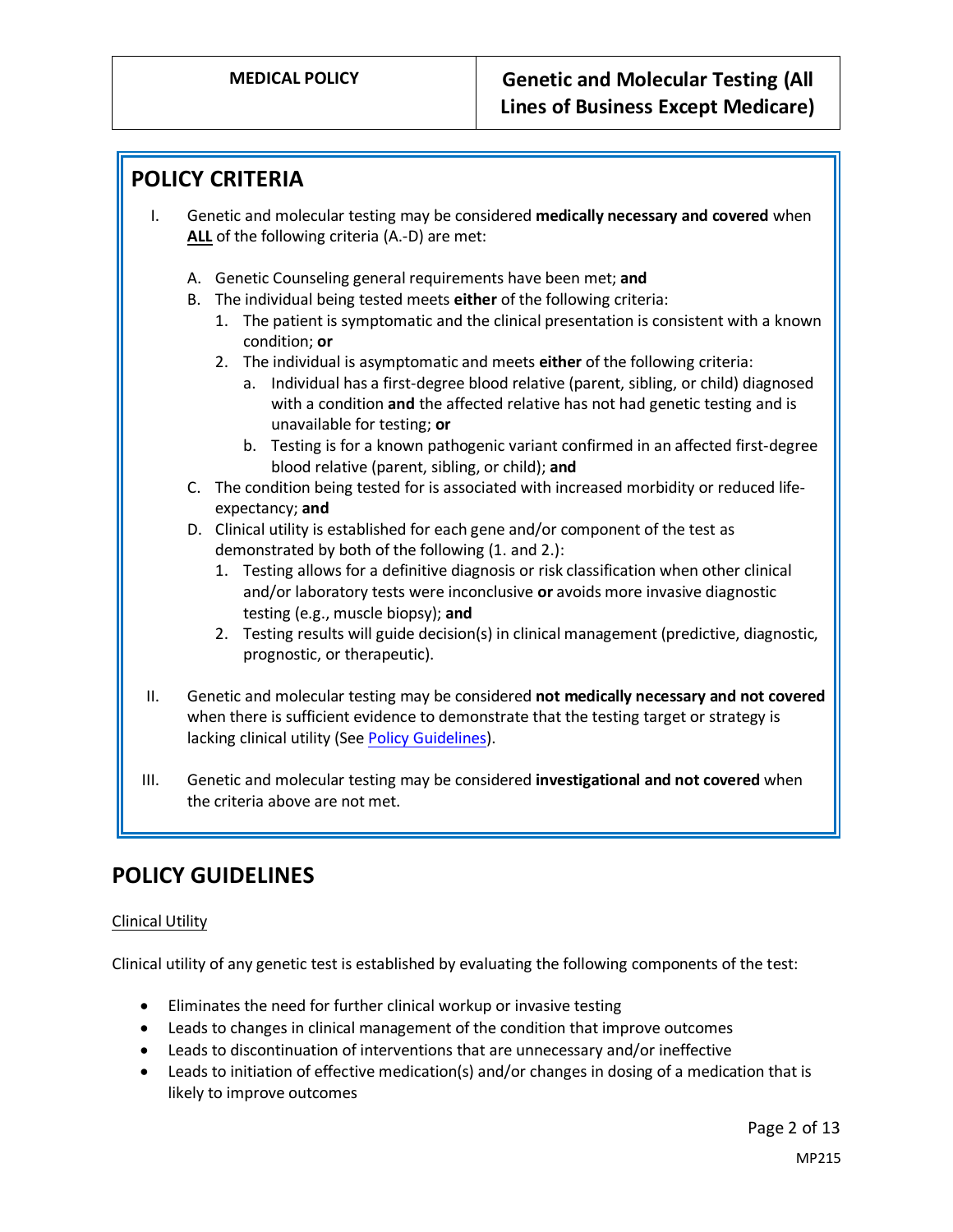- Leads to discontinuation of medications that are ineffective or harmful
- Provides prognostic information not revealed by standard laboratory and/or clinical testing that reclassifies patients into clinically relevant prognostic categories for which there are different treatment strategies

### General Principles of Genetic Testing

All genetic tests must be Food and Drug Administration (FDA)-approved and/or performed in a Clinical Laboratory Improvement Amendments (CLIA)-accredited laboratory.

### **BILLING GUIDELINES**

Some, but not all genetic tests may have a specific CPT or HCPCS code assigned. Some panels may be billed with unlisted codes (e.g. 81479 or 81599) while others may be billed with multiple gene-specific and/or molecular pathology procedure codes (81400-81408).

## **CPT/HCPCS CODES**

| <b>All Lines of Business Except Medicare</b> |                                                                                                                                                                                                                                                                                                                                    |
|----------------------------------------------|------------------------------------------------------------------------------------------------------------------------------------------------------------------------------------------------------------------------------------------------------------------------------------------------------------------------------------|
| <b>Prior Authorization Required</b>          |                                                                                                                                                                                                                                                                                                                                    |
| S3870                                        | Comparative genomic hybridization (cgh) microarray testing for developmental delay,<br>autism spectrum disorder and/or intellectual disability                                                                                                                                                                                     |
| 0049U                                        | NPM1 (nucleophosmin) (eg, acute myeloid leukemia) gene analysis, quantitative                                                                                                                                                                                                                                                      |
| 0195U                                        | KLF1 (Kruppel-like factor 1), targeted sequencing (ie, exon 13)                                                                                                                                                                                                                                                                    |
| 0231U                                        | CACNA1A (calcium voltage-gated channel subunit alpha 1A) (eg, spinocerebellar ataxia),<br>full gene analysis, including small sequence changes in exonic and intronic regions,<br>deletions, duplications, short tandem repeat (STR) gene expansions, mobile element<br>insertions, and variants in non-uniquely mappable regions  |
| 0232U                                        | CSTB (cystatin B) (eg, progressive myoclonic epilepsy type 1A, Unverricht-Lundborg<br>disease), full gene analysis, including small sequence changes in exonic and intronic<br>regions, deletions, duplications, short tandem repeat (STR) expansions, mobile element<br>insertions, and variants in non-uniquely mappable regions |
| 0233U                                        | FXN (frataxin) (eg, Friedreich ataxia), gene analysis, including small sequence changes in<br>exonic and intronic regions, deletions, duplications, short tandem repeat (STR)<br>expansions, mobile element insertions, and variants in non-uniquely mappable regions                                                              |
| 0234U                                        | MECP2 (methyl CpG binding protein 2) (eg, Rett syndrome), full gene analysis, including<br>small sequence changes in exonic and intronic regions, deletions, duplications, mobile<br>element insertions, and variants in non-uniquely mappable regions                                                                             |
| 0235U                                        | PTEN (phosphatase and tensin homolog) (eg, Cowden syndrome, PTEN hamartoma tumor<br>syndrome), full gene analysis, including small sequence changes in exonic and intronic<br>regions, deletions, duplications, mobile element insertions, and variants in non-uniquely<br>mappable regions                                        |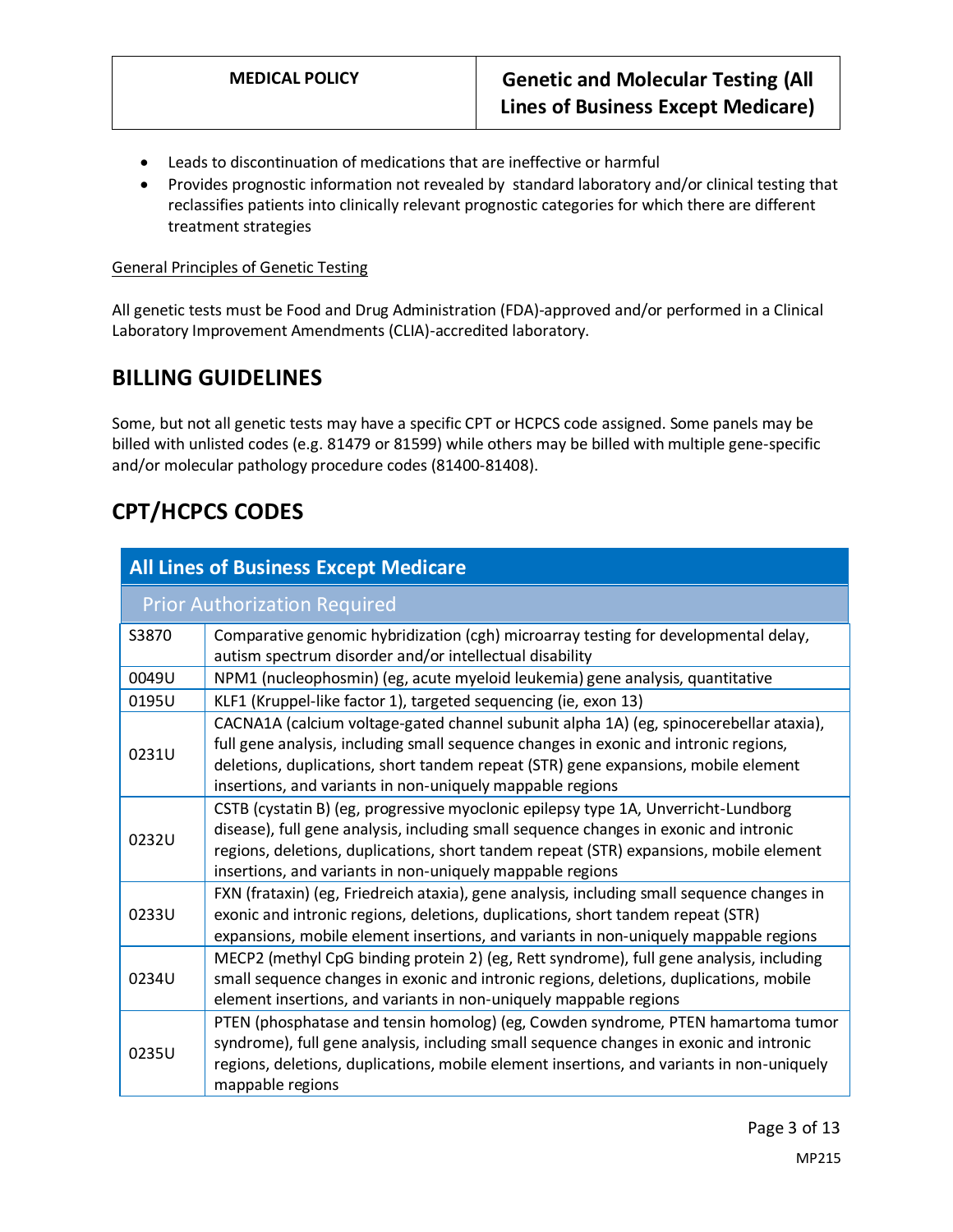| 0236U | SMN1 (survival of motor neuron 1, telomeric) and SMN2 (survival of motor neuron 2,<br>centromeric) (eg, spinal muscular atrophy) full gene analysis, including small sequence<br>changes in exonic and intronic regions, duplications and deletions, and mobile element<br>insertions                                                                                                                                                              |
|-------|----------------------------------------------------------------------------------------------------------------------------------------------------------------------------------------------------------------------------------------------------------------------------------------------------------------------------------------------------------------------------------------------------------------------------------------------------|
| 0237U | Cardiac ion channelopathies (eg, Brugada syndrome, long QT syndrome, short QT<br>syndrome, catecholaminergic polymorphic ventricular tachycardia), genomic sequence<br>analysis panel including ANK2, CASQ2, CAV3, KCNE1, KCNE2, KCNH2, KCNJ2, KCNQ1,<br>RYR2, and SCN5A, including small sequence changes in exonic and intronic regions,<br>deletions, duplications, mobile element insertions, and variants in non-uniquely<br>mappable regions |
| 0238U | Oncology (Lynch syndrome), genomic DNA sequence analysis of MLH1, MSH2, MSH6,<br>PMS2, and EPCAM, including small sequence changes in exonic and intronic regions,<br>deletions, duplications, mobile element insertions, and variants in non-uniquely<br>mappable regions                                                                                                                                                                         |
| 0269U | Hematology (autosomal dominant congenital thrombocytopenia), genomic sequence<br>analysis of 14 genes, blood, buccal swab, or amniotic fluid                                                                                                                                                                                                                                                                                                       |
| 81105 | Human Platelet Antigen 1 genotyping (HPA-1), ITGB3 (integrin, beta 3 [platelet<br>glycoprotein IIIa], antigen CD61 [GPIIIa]) (eg, neonatal alloimmune thrombocytopenia<br>[NAIT], post-transfusion purpura), gene analysis, common variant, HPA-1a/b (L33P)                                                                                                                                                                                        |
| 81106 | Human Platelet Antigen 2 genotyping (HPA-2), GP1BA (glycoprotein Ib [platelet], alpha<br>polypeptide [GPIba]) (eg, neonatal alloimmune thrombocytopenia [NAIT], post-<br>transfusion purpura), gene analysis, common variant, HPA-2a/b (T145M)                                                                                                                                                                                                     |
| 81107 | Human Platelet Antigen 3 genotyping (HPA-3), ITGA2B (integrin, alpha 2b [platelet<br>glycoprotein IIb of IIb/IIIa complex], antigen CD41 [GPIIb]) (eg, neonatal alloimmune<br>thrombocytopenia [NAIT], post-transfusion purpura), gene analysis, common variant,<br>HPA-3a/b (1843S)                                                                                                                                                               |
| 81108 | Human Platelet Antigen 4 genotyping (HPA-4), ITGB3 (integrin, beta 3 [platelet<br>glycoprotein IIIa], antigen CD61 [GPIIIa]) (eg, neonatal alloimmune thrombocytopenia<br>[NAIT], post-transfusion purpura), gene analysis, common variant, HPA-4a/b (R143Q)                                                                                                                                                                                       |
| 81109 | Human Platelet Antigen 5 genotyping (HPA-5), ITGA2 (integrin, alpha 2 [CD49B, alpha 2<br>subunit of VLA-2 receptor] [GPIa]) (eg, neonatal alloimmune thrombocytopenia [NAIT],<br>post-transfusion purpura), gene analysis, common variant (eg, HPA-5a/b (K505E))                                                                                                                                                                                   |
| 81110 | Human Platelet Antigen 6 genotyping (HPA-6w), ITGB3 (integrin, beta 3 [platelet<br>glycoprotein IIIa, antigen CD61] [GPIIIa]) (eg, neonatal alloimmune thrombocytopenia<br>[NAIT], post-transfusion purpura), gene analysis, common variant, HPA-6a/b (R489Q)                                                                                                                                                                                      |
| 81111 | Human Platelet Antigen 9 genotyping (HPA-9w), ITGA2B (integrin, alpha 2b [platelet<br>glycoprotein IIb of IIb/IIIa complex, antigen CD41] [GPIIb]) (eg, neonatal alloimmune<br>thrombocytopenia [NAIT], post-transfusion purpura), gene analysis, common variant,<br>HPA-9a/b (V837M)                                                                                                                                                              |
| 81112 | Human Platelet Antigen 15 genotyping (HPA-15), CD109 (CD109 molecule) (eg, neonatal<br>alloimmune thrombocytopenia [NAIT], post-transfusion purpura), gene analysis, common<br>variant, HPA-15a/b (S682Y)                                                                                                                                                                                                                                          |
| 81120 | IDH1 (isocitrate dehydrogenase 1 [NADP+], soluble) (eg, glioma), common variants (eg,<br>R132H, R132C)                                                                                                                                                                                                                                                                                                                                             |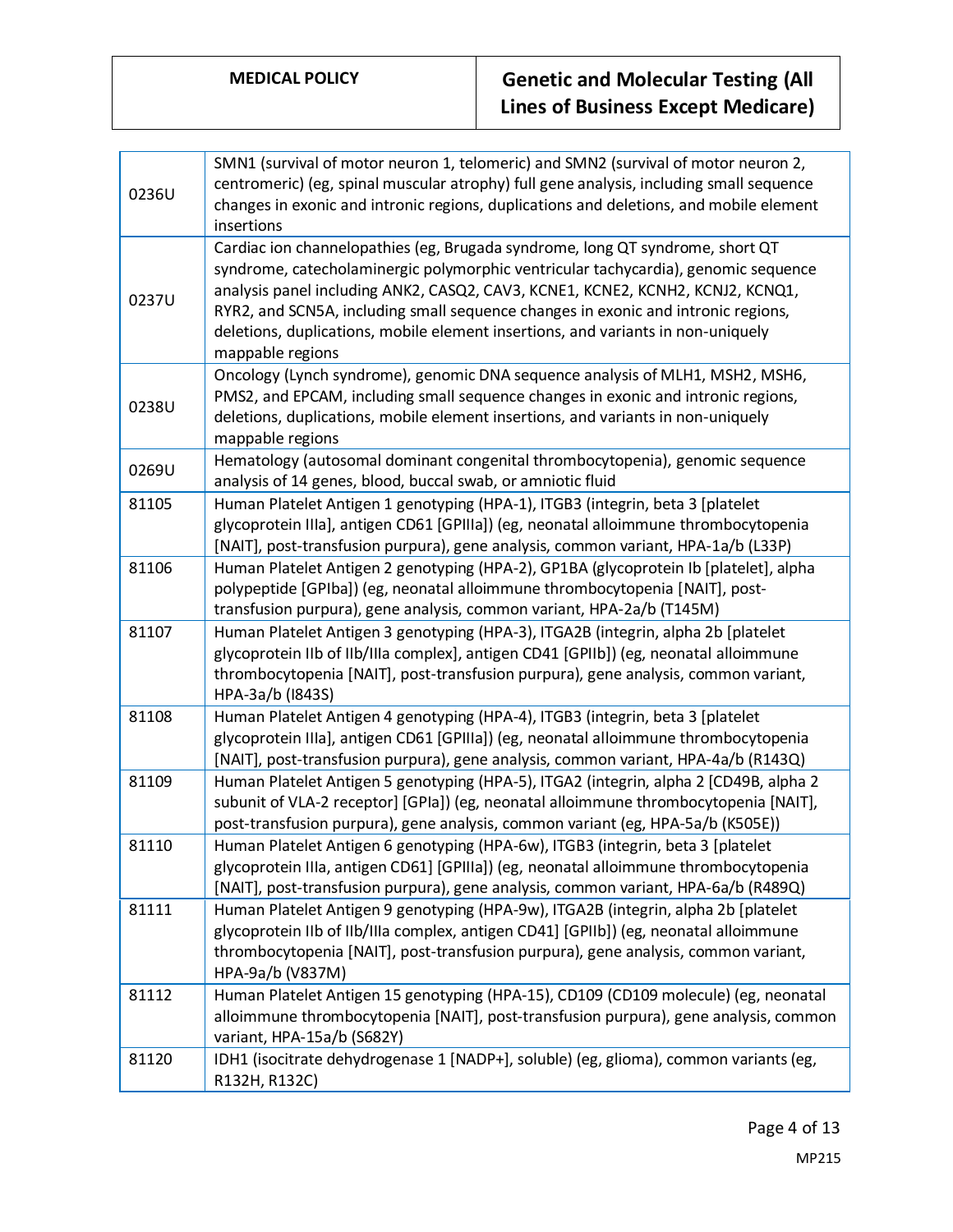| 81121 | IDH2 (isocitrate dehydrogenase 2 [NADP+], mitochondrial) (eg, glioma), common variants<br>(eg, R140W, R172M)                                                                                                                |
|-------|-----------------------------------------------------------------------------------------------------------------------------------------------------------------------------------------------------------------------------|
| 81161 | DMD (dystrophin) (eg, Duchenne/Becker muscular dystrophy) deletion analysis, and<br>duplication analysis, if performed                                                                                                      |
| 81163 | BRCA1 (BRCA1, DNA repair associated), BRCA2 (BRCA2, DNA repair associated) (eg,<br>hereditary breast and ovarian cancer) gene analysis; full sequence analysis                                                              |
| 81165 | BRCA1 (BRCA1, DNA repair associated) (eg, hereditary breast and ovarian cancer) gene<br>analysis; full sequence analysis                                                                                                    |
| 81171 | AFF2 (AF4/FMR2 family, member 2 [FMR2]) (eg, fragile X mental retardation 2 [FRAXE])<br>gene analysis; evaluation to detect abnormal (eg, expanded) alleles                                                                 |
| 81172 | AFF2 (AF4/FMR2 family, member 2 [FMR2]) (eg, fragile X mental retardation 2 [FRAXE])<br>gene analysis; characterization of alleles (eg, expanded size and methylation status)                                               |
| 81173 | AR (androgen receptor) (eg, spinal and bulbar muscular atrophy, Kennedy disease, X<br>chromosome inactivation) gene analysis; full gene sequence                                                                            |
| 81174 | AR (androgen receptor) (eg, spinal and bulbar muscular atrophy, Kennedy disease, X<br>chromosome inactivation) gene analysis; known familial variant                                                                        |
| 81175 | ASXL1 (additional sex combs like 1, transcriptional regulator) (eg, myelodysplastic<br>syndrome, myeloproliferative neoplasms, chronic myelomonocytic leukemia), gene<br>analysis; full gene sequence                       |
| 81176 | ASXL1 (additional sex combs like 1, transcriptional regulator) (eg, myelodysplastic<br>syndrome, myeloproliferative neoplasms, chronic myelomonocytic leukemia), gene<br>analysis; targeted sequence analysis (eg, exon 12) |
| 81177 | ATN1 (atrophin 1) (eg, dentatorubral-pallidoluysian atrophy) gene analysis, evaluation to<br>detect abnormal (eg, expanded) alleles                                                                                         |
| 81178 | ATXN1 (ataxin 1) (eg, spinocerebellar ataxia) gene analysis, evaluation to detect abnormal<br>(eg, expanded) alleles                                                                                                        |
| 81179 | ATXN2 (ataxin 2) (eg, spinocerebellar ataxia) gene analysis, evaluation to detect abnormal<br>(eg, expanded) alleles                                                                                                        |
| 81180 | ATXN3 (ataxin 3) (eg, spinocerebellar ataxia, Machado-Joseph disease) gene analysis,<br>evaluation to detect abnormal (eg, expanded) alleles                                                                                |
| 81181 | ATXN7 (ataxin 7) (eg, spinocerebellar ataxia) gene analysis, evaluation to detect abnormal<br>(eg, expanded) alleles                                                                                                        |
| 81182 | ATXN8OS (ATXN8 opposite strand [non-protein coding]) (eg, spinocerebellar ataxia) gene<br>analysis, evaluation to detect abnormal (eg, expanded) alleles                                                                    |
| 81183 | ATXN10 (ataxin 10) (eg, spinocerebellar ataxia) gene analysis, evaluation to detect<br>abnormal (eg, expanded) alleles                                                                                                      |
| 81184 | CACNA1A (calcium voltage-gated channel subunit alpha1 A) (eg, spinocerebellar ataxia)<br>gene analysis; evaluation to detect abnormal (eg, expanded) alleles                                                                |
| 81185 | CACNA1A (calcium voltage-gated channel subunit alpha1 A) (eg, spinocerebellar ataxia)<br>gene analysis; full gene sequence                                                                                                  |
| 81186 | CACNA1A (calcium voltage-gated channel subunit alpha1 A) (eg, spinocerebellar ataxia)<br>gene analysis; known familial variant                                                                                              |
| 81187 | CNBP (CCHC-type zinc finger nucleic acid binding protein) (eg, myotonic dystrophy type 2)<br>gene analysis, evaluation to detect abnormal (eg, expanded) alleles                                                            |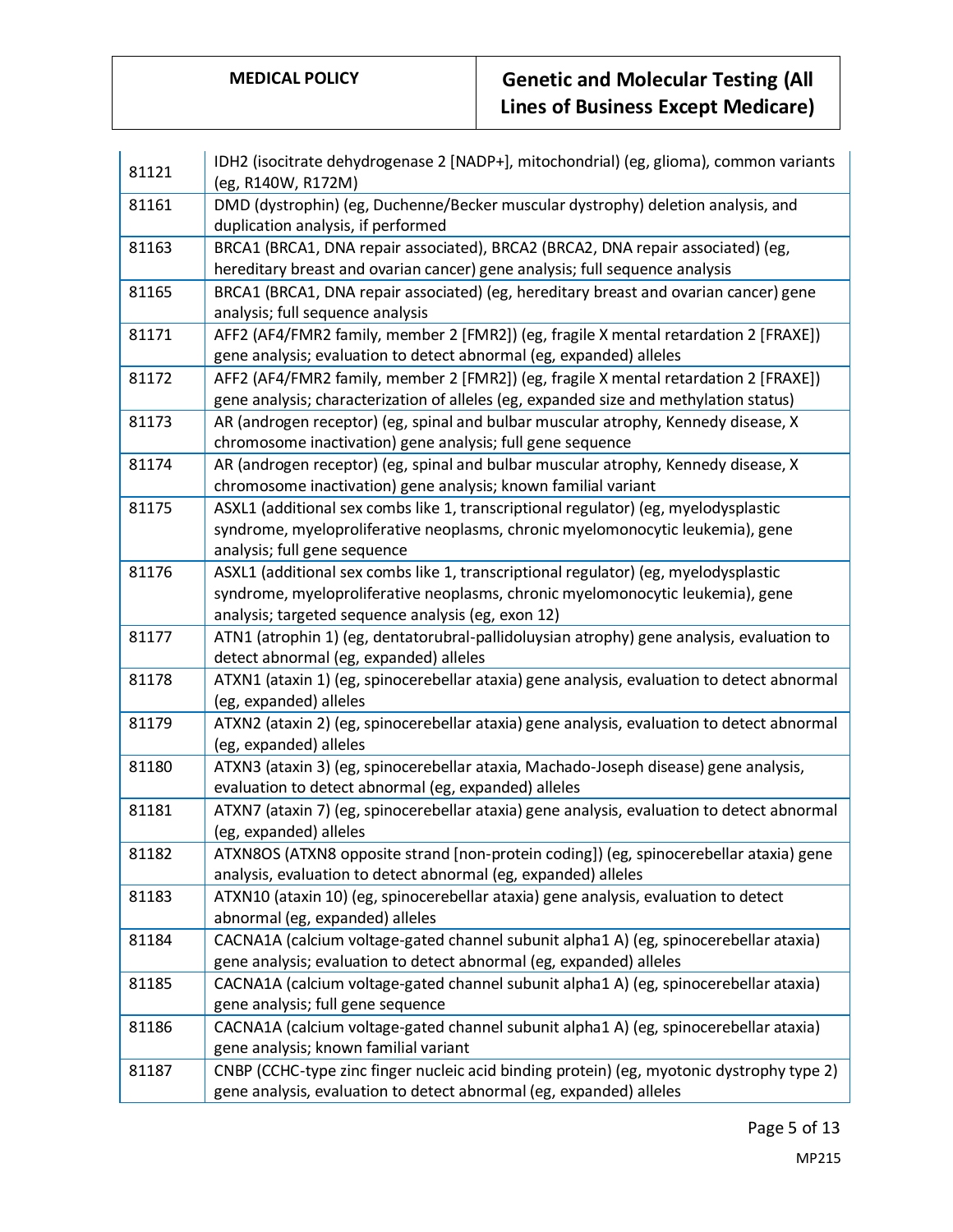| 81188 | CSTB (cystatin B) (eg, Unverricht-Lundborg disease) gene analysis; evaluation to detect<br>abnormal (eg, expanded) alleles                                                                             |
|-------|--------------------------------------------------------------------------------------------------------------------------------------------------------------------------------------------------------|
| 81189 | CSTB (cystatin B) (eg, Unverricht-Lundborg disease) gene analysis; full gene sequence                                                                                                                  |
| 81190 | CSTB (cystatin B) (eg, Unverricht-Lundborg disease) gene analysis; known familial<br>variant(s)                                                                                                        |
| 81200 | ASPA (aspartoacylase) (e.g., Canavan disease) gene analysis, common variants (e.g.,<br>E285A, Y231X)                                                                                                   |
| 81204 | AR (androgen receptor) (eg, spinal and bulbar muscular atrophy, Kennedy disease, X<br>chromosome inactivation) gene analysis; characterization of alleles (eg, expanded size or<br>methylation status) |
| 81205 | BCKDHB (branched-chain keto acid dehyrogenase E1, beta polypeptide) (e.g., Maple<br>syrup urine disease) gene analysis, common variants (e.g., R183P, G278s, E422X)                                    |
| 81209 | BLM (Bloom syndrome, RecQ helicase-like) (e.g., Bloom syndrome) gene analysis 2281<br>del6ins7 variant                                                                                                 |
| 81210 | BRAF(v-raf murine sarcoma viral oncogene homolog B1) (e.g. Colon Cancer) gene analysis,<br>V600E variant                                                                                               |
| 81219 | CALR (calreticulin)(eg myeloproliferative disorders, gene analysis, common variants in<br>exon 9)                                                                                                      |
| 81233 | BTK (Bruton's tyrosine kinase) (eg, chronic lymphocytic leukemia) gene analysis, common<br>variants (eg, C481S, C481R, C481F)                                                                          |
| 81234 | DMPK (DM1 protein kinase) (eg, myotonic dystrophy type 1) gene analysis; evaluation to<br>detect abnormal (expanded) alleles                                                                           |
| 81235 | EGFR (Epidermal growth factor receptor)(EG, non-small cell lung cancer) gene analysis,<br>common variants (EG, exon 19 LREA deletion, L858R, T790M, G719A, G719S, L861Q)                               |
| 81236 | EZH2 (enhancer of zeste 2 polycomb repressive complex 2 subunit) (eg, myelodysplastic<br>syndrome, myeloproliferative neoplasms) gene analysis, full gene sequence                                     |
| 81237 | EZH2 (enhancer of zeste 2 polycomb repressive complex 2 subunit) (eg, diffuse large B-<br>cell lymphoma) gene analysis, common variant(s) (eg, codon 646)                                              |
| 81238 | F9 (coagulation factor IX) (eg, hemophilia B), full gene sequence                                                                                                                                      |
| 81239 | DMPK (DM1 protein kinase) (eg, myotonic dystrophy type 1) gene analysis;<br>characterization of alleles (eg, expanded size)                                                                            |
| 81242 | FANCC (Fanconi anemia, complementation group C) (e.g., Fanconi Anemia, type C) gene<br>analysis, common variant (e.g., IVS4=4A>T)                                                                      |
| 81243 | FMR1 (Fragile X mental retardation 1) (e.g., fragile x mental retardation) gene analysis;<br>evaluation to detect abnormal (e.g., expanded) alleles                                                    |
| 81244 | FMR1 (Fragile X mental retardation 1) (e.g., fragile X mental retardation) gene analysis;<br>characterization of alleles (e.g., expanded size and methylation status)                                  |
| 81247 | G6PD (glucose-6-phosphate dehydrogenase) (eg, hemolytic anemia, jaundice), gene<br>analysis; common variant(s) (eg, A, A-)                                                                             |
| 81248 | G6PD (glucose-6-phosphate dehydrogenase) (eg, hemolytic anemia, jaundice), gene<br>analysis; known familial variant(s)                                                                                 |
| 81249 | G6PD (glucose-6-phosphate dehydrogenase) (eg, hemolytic anemia, jaundice), gene<br>analysis; full gene sequence                                                                                        |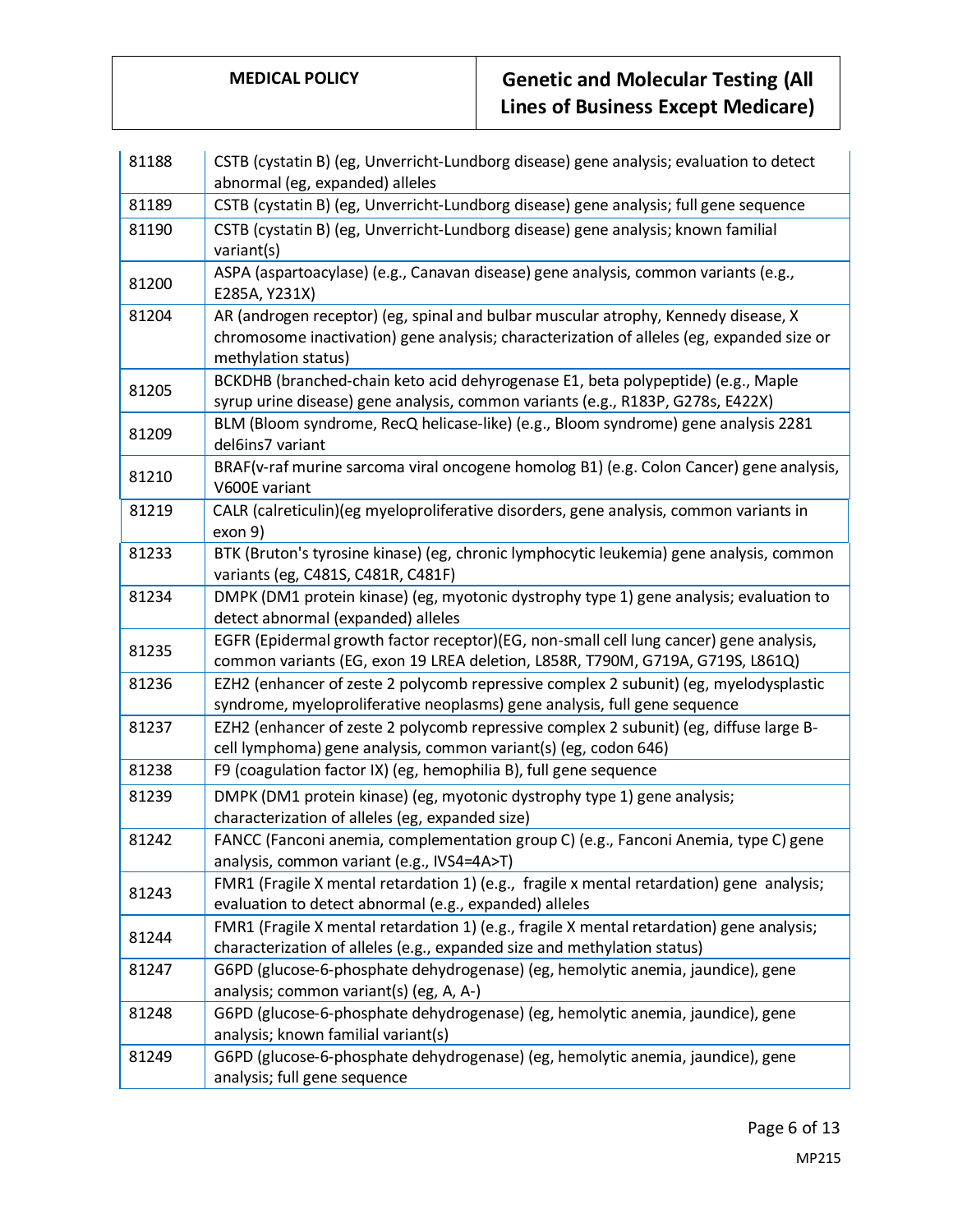| 81250 | G6PC (glucose-6-phosphatase, catalytic subunit) (e.g., Glycogen storage disease, type 1a,<br>von Gierke disease) gene analysis, common variants (e.g., R83C, Q347X)                                                                                                        |
|-------|----------------------------------------------------------------------------------------------------------------------------------------------------------------------------------------------------------------------------------------------------------------------------|
| 81251 | GBA (glucosidase, bets, acid) (e.g., Gaucher disease) gene analysis, common<br>variants (e.g., N370S, 84GG, L444P, IVS2=1G>A)                                                                                                                                              |
| 81255 | HEXA (hexosaminidase A [alpha polypeptide]) (e.g. Tay-Sachs disease) gene analysis<br>common variants (e.g., 1278insTATC, 1421+1G>C, G269S)                                                                                                                                |
| 81256 | HFE (hemochromatosis) (e.g. hereditary hemochromatosis) gene analysis, common<br>variants (e.g. C282Y, H63D)                                                                                                                                                               |
| 81257 | HBA1/HBA2 (alpha globin 1 and alpha globin 2)(e.g. alpha thalsemmia, Hb Bart hydrops<br>fetalis syndrome, HbH disease), gene analysis, for common deletions or variant (e.g.,<br>Southeast Asian, Thai, Filipino, Mediterranean, alpha3.7, alpha20.5, and Constant Spring) |
| 81258 | HBA1/HBA2 (alpha globin 1 and alpha globin 2) (eg, alpha thalassemia, Hb Bart hydrops<br>fetalis syndrome, HbH disease), gene analysis; known familial variant                                                                                                             |
| 81259 | HBA1/HBA2 (alpha globin 1 and alpha globin 2) (eg, alpha thalassemia, Hb Bart hydrops<br>fetalis syndrome, HbH disease), gene analysis; full gene sequence                                                                                                                 |
| 81260 | IKBKAP (inhibitor of kappa light polypeptide gene enhancer in B-cells, kinase complex-<br>associated protein)(e.g. familial dysautonomia) gene analysis, common variants                                                                                                   |
| 81269 | HBA1/HBA2 (alpha globin 1 and alpha globin 2) (eg, alpha thalassemia, Hb Bart hydrops<br>fetalis syndrome, HbH disease), gene analysis; duplication/deletion variants                                                                                                      |
| 81271 | HTT (huntingtin) (eg, Huntington disease) gene analysis; evaluation to detect abnormal<br>(eg, expanded) alleles                                                                                                                                                           |
| 81274 | HTT (huntingtin) (eg, Huntington disease) gene analysis; characterization of alleles (eg,<br>expanded size)                                                                                                                                                                |
| 81275 | KRAS ((V-KI-RAS2 Kirsten Rat Sarcoma Viral Oncogene) (EG carcinoma) gene analysis,<br>variants in codons 12 and 13                                                                                                                                                         |
| 81276 | KRAS (Kirsten rat sarcoma viral oncogene homolog) (eg, carcinoma) gene analysis;<br>additional variant(s) (eg, codon 61, codon 146)                                                                                                                                        |
| 81284 | FXN (frataxin) (eg, Friedreich ataxia) gene analysis; evaluation to detect abnormal<br>(expanded) alleles                                                                                                                                                                  |
| 81285 | FXN (frataxin) (eg, Friedreich ataxia) gene analysis; characterization of alleles (eg,<br>expanded size)                                                                                                                                                                   |
| 81286 | FXN (frataxin) (eg, Friedreich ataxia) gene analysis; full gene sequence                                                                                                                                                                                                   |
| 81289 | FXN (frataxin) (eg, Friedreich ataxia) gene analysis; known familial variant(s)                                                                                                                                                                                            |
| 81290 | MCOLN1 (mucolipin 1) (e.g., Mucolipidosis, Type IV) gene analysis, common variants (e.g.<br>IVS3-2A>G, del6.4b)                                                                                                                                                            |
| 81302 | MECP2 (methyl CpG binding protein 2) (e.g., Rett syndrome) gene analysis; full sequence<br>analysis                                                                                                                                                                        |
| 81303 | MECP2 (methyl CpG binding protein 2) (e.g., Rett syndrome) gene analysis; known familial<br>variant                                                                                                                                                                        |
| 81304 | MECP2 (methyl CpG binding protein 2) (e.g., Rett syndrome) gene analysis;<br>duplication/deletion variants 6 or exon 6), qualitative or quantitative                                                                                                                       |
| 81305 | MYD88 (myeloid differentiation primary response 88) (eg, Waldenstrom's<br>macroglobulinemia, lymphoplasmacytic leukemia) gene analysis, p.Leu265Pro (L265P)<br>variant                                                                                                     |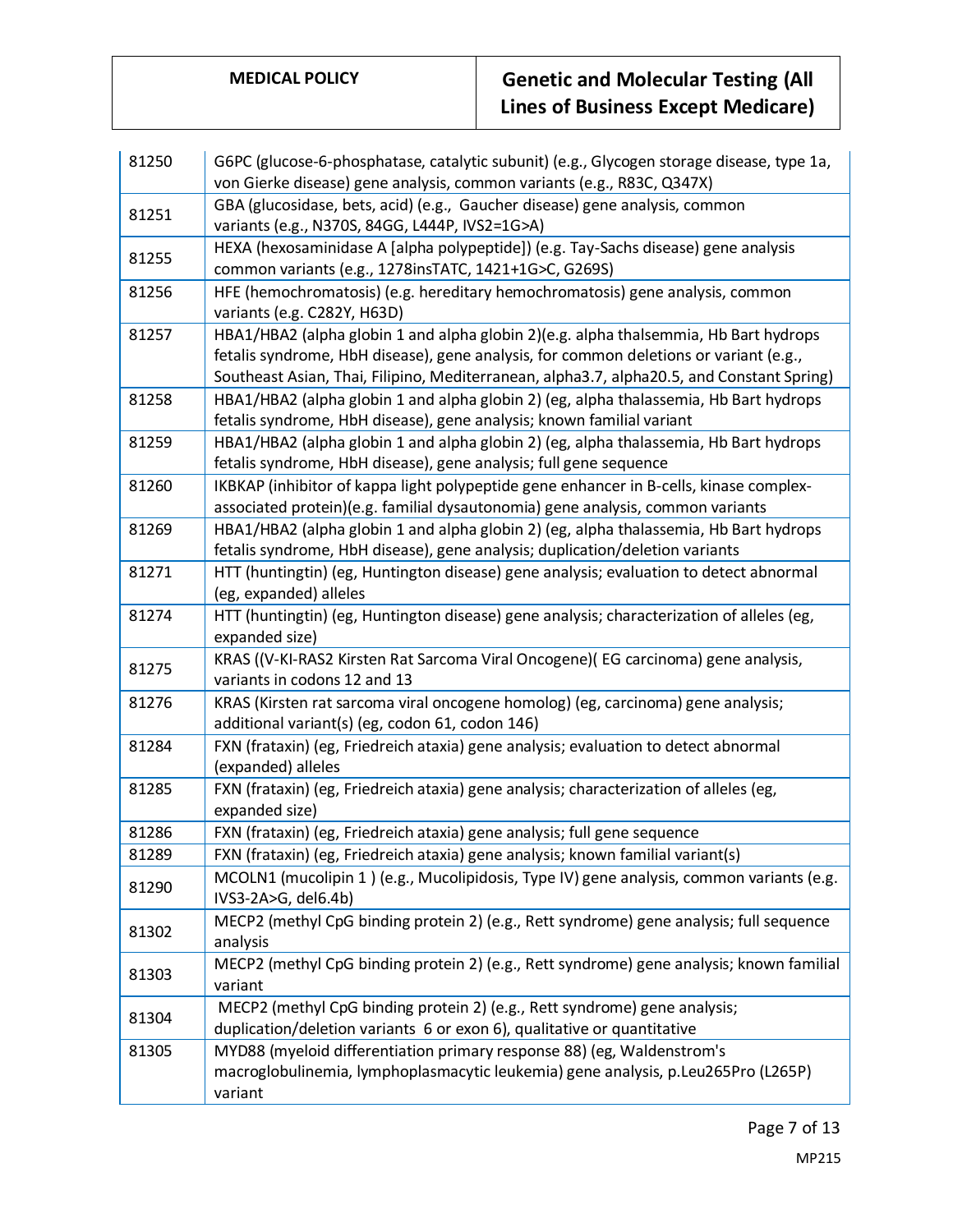| 81311 | NRAS (neuroblastoma RAS viral [v-ras] oncogene homolog) (eg, colorectal carcinoma),          |
|-------|----------------------------------------------------------------------------------------------|
|       | gene analysis, variants in exon 2 (eg, codons 12 and 13) and exon 3 (eg, codon 61)           |
| 81312 | PABPN1 (poly[A] binding protein nuclear 1) (eg, oculopharyngeal muscular dystrophy)          |
|       | gene analysis, evaluation to detect abnormal (eg, expanded) alleles                          |
|       | PML/RARalpha, (t(15;17)), (promyelocytic leukemia/retinoic acid receptor alpha) (eg,         |
| 81315 | promyelocytic leukemia) translocation analysis; common breakpoints (eg, intron 3 and         |
|       | intron 6), qualitative or quantitative                                                       |
|       | PML/RARalpha, (t(15;17)), (promyelocytic leukemia/retinoic acid receptor alpha) (eg,         |
| 81316 | promyelocytic leukemia) translocation analysis; single breakpoint (eg, intron 3, intron 6 or |
|       | exon 6), qualitative or quantitative                                                         |
| 81321 | PTEN (phosphatase and tensin)(e.g., Cowden Syndrome, PTEN hamartoma tumor                    |
|       | syndrome) gene analysis; full sequence analysis                                              |
| 81322 | PTEN (phosphatase and tensin)(e.g., Cowden Syndrome, PTEN hamartoma tumor                    |
|       | syndrome) gene analysis; known familial variant                                              |
| 81323 | PTEN (phosphatase and tensin)(e.g., Cowden Syndrome, PTEN hamartoma tumor                    |
|       | syndrome) gene analysis; duplication/deletion variant                                        |
| 81324 | PMP22 (peripheral myelin protein 22)(e.g., Charcot-Marie-Tooth hereditary neuropathy         |
|       | with liability to pressure palsies) gene analysis; duplication/deletion analysis             |
| 81325 | PMP22 (peripheral myelin protein 22)(e.g., Charcot-Marie-Tooth hereditary neuropathy         |
|       | with liability to pressure palsies) gene analysis; full sequence                             |
| 81326 | PMP22 (peripheral myelin protein 22) (e.g., Charcot-Marie-Tooth hereditary neuropathy        |
|       | with liability to pressure palsies) gene analysis; know familial variant                     |
| 81327 | SEPT9 (Septin9) (eg, colorectal cancer) methylation analysis                                 |
| 81329 | SMN1 (survival of motor neuron 1, telomeric) (eg, spinal muscular atrophy) gene analysis;    |
|       | dosage/deletion analysis (eg, carrier testing), includes SMN2 (survival of motor neuron 2,   |
|       | centromeric) analysis, if performed                                                          |
| 81330 | SMPD1 (sphingomyelin phosphodiesterase 1, acid lysomal) (e.g., Niemann-Pick disease          |
|       | Type A) gene analysis, common variants (e.g., R496L, L302P, fsP330)                          |
| 81331 | SNRPN/UBE3A (small nuclear ribonucleoprotein polypeptide N and Ubiquitin protein             |
|       | ligase E3A) (e.g., Prader-Willi syndrome and/or Angelman syndrome methylation analysis       |
| 81332 | SERPINA 1 (serpin peptidase inhibitor, clade A, alpha-1 antiproteinase variants (e.g., *S    |
|       | and $*Z$ )                                                                                   |
| 81333 | TGFBI (transforming growth factor beta-induced) (eg, corneal dystrophy) gene analysis,       |
|       | common variants (eg, R124H, R124C, R124L, R555W, R555Q)                                      |
| 81334 | RUNX1 (runt related transcription factor 1) (eg, acute myeloid leukemia, familial platelet   |
|       | disorder with associated myeloid malignancy), gene analysis, targeted sequence analysis      |
|       | (eg, exons 3-8)                                                                              |
| 81336 | SMN1 (survival of motor neuron 1, telomeric) (eg, spinal muscular atrophy) gene analysis;    |
|       | full gene sequence                                                                           |
| 81337 | SMN1 (survival of motor neuron 1, telomeric) (eg, spinal muscular atrophy) gene analysis;    |
|       | known familial sequence variant(s)                                                           |
| 81343 | PPP2R2B (protein phosphatase 2 regulatory subunit Bbeta) (eg, spinocerebellar ataxia)        |
|       | gene analysis, evaluation to detect abnormal (eg, expanded) alleles                          |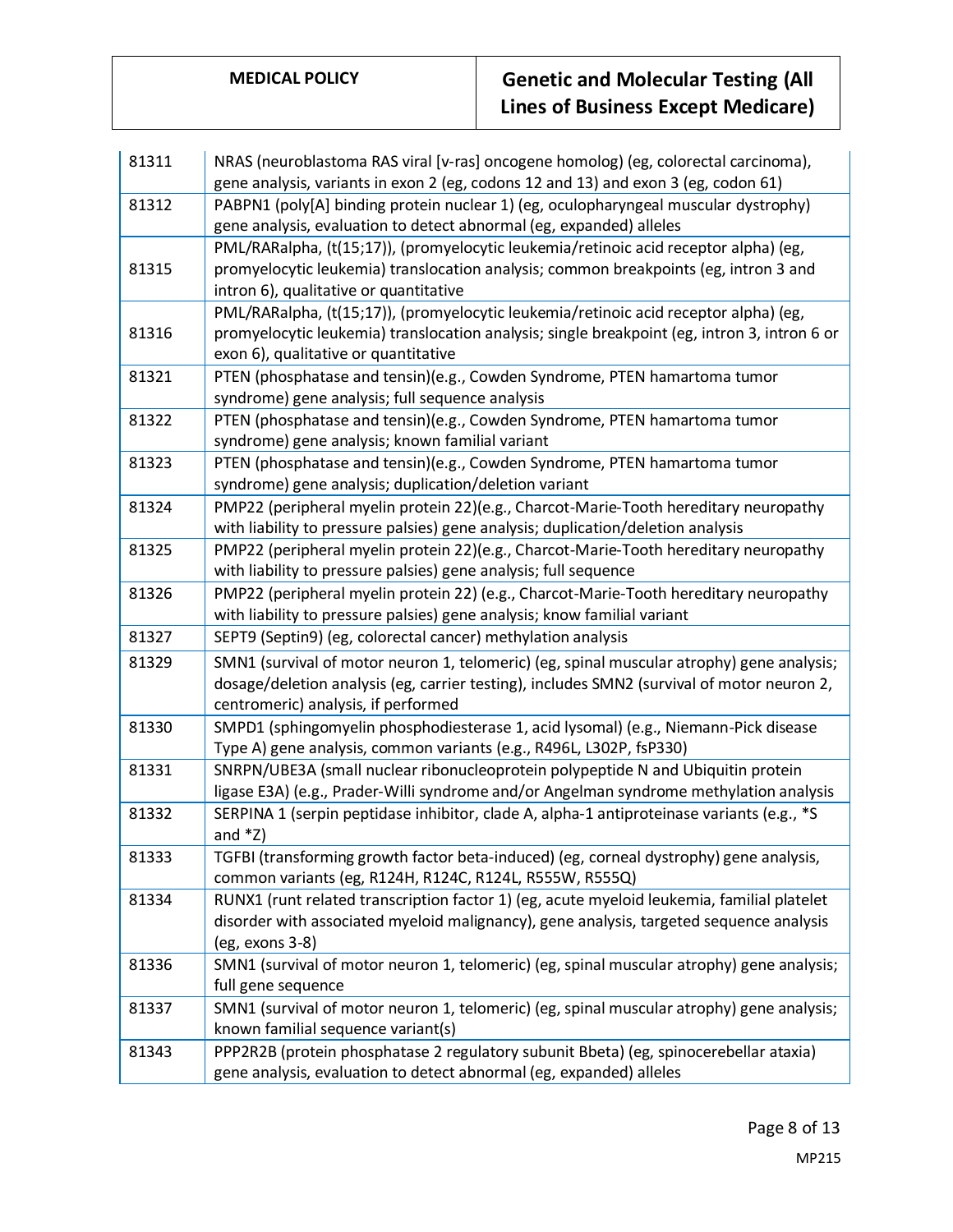| 81344 | TBP (TATA box binding protein) (eg, spinocerebellar ataxia) gene analysis, evaluation to                                                                    |
|-------|-------------------------------------------------------------------------------------------------------------------------------------------------------------|
|       | detect abnormal (eg, expanded) alleles                                                                                                                      |
| 81345 | TERT (telomerase reverse transcriptase) (eg, thyroid carcinoma, glioblastoma multiforme)<br>gene analysis, targeted sequence analysis (eg, promoter region) |
| 81347 | SF3B1 (splicing factor [3b] subunit B1) (eg, myelodysplastic syndrome/acute myeloid                                                                         |
|       | leukemia) gene analysis, common variants (eg, A672T, E622D, L833F, R625C, R625L)                                                                            |
| 81348 | SRSF2 (serine and arginine-rich splicing factor 2) (eg, myelodysplastic syndrome, acute                                                                     |
|       | myeloid leukemia) gene analysis, common variants (eg, P95H, P95L)                                                                                           |
| 81357 | U2AF1 (U2 small nuclear RNA auxiliary factor 1) (eg, myelodysplastic syndrome, acute                                                                        |
|       | myeloid leukemia) gene analysis, common variants (eg, S34F, S34Y, Q157R, Q157P)                                                                             |
| 81361 | HBB (hemoglobin, subunit beta) (eg, sickle cell anemia, beta thalassemia,                                                                                   |
|       | hemoglobinopathy); common variant(s) (eg, HbS, HbC, HbE)                                                                                                    |
| 81362 | HBB (hemoglobin, subunit beta) (eg, sickle cell anemia, beta thalassemia,                                                                                   |
|       | hemoglobinopathy); known familial variant(s)                                                                                                                |
| 81363 | HBB (hemoglobin, subunit beta) (eg, sickle cell anemia, beta thalassemia,                                                                                   |
|       | hemoglobinopathy); duplication/deletion variant(s)                                                                                                          |
| 81364 | HBB (hemoglobin, subunit beta) (eg, sickle cell anemia, beta thalassemia,                                                                                   |
|       | hemoglobinopathy); full gene sequence                                                                                                                       |
| 81400 | Molecular pathology procedure, Level 1 (e.g., identification of single germline variant                                                                     |
|       | [e.g., SNP] by techniques such as restriction enzyme digestion or melt curve analysis)                                                                      |
| 81401 | Molecular pathology procedure, Level 2 (e.g., 2-10 SNPs, 1 methylated variant, or 1                                                                         |
|       | somatic variant [typically using nonsequencing target variant analysis], or detection of a                                                                  |
|       | dynamic mutation disorder/triplet repeat)                                                                                                                   |
| 81402 | Molecular pathology procedure, level 3 (e.g., >10 SNPs, 2-10 methylated variants, or 2-10                                                                   |
|       | somatic variants [typically using non-sequencing target variant analysis], immunoglobulin                                                                   |
|       | and T-cell receptor gene rearrangements, duplication/deletion variants 1 exon)                                                                              |
| 81403 | Molecular pathology procedure, level 4 (e.g. analysis of single exon by DNA sequence                                                                        |
|       | analysis, analysis of >10 amplicons using multiplex PCR in 2 or more independent                                                                            |
|       | reactions, mutation scanning or duplication/deletion variants of 2-5 exons                                                                                  |
| 81404 | Molecular pathology procedure, level 5 (e.g., analysis of 2-5 exons by DNA sequence                                                                         |
|       | analysis, mutation scanning or duplication/deletion variants of 6-10 exons, or                                                                              |
|       | characterization of a dynamic mutation disorder /triplet repeat by southern blot analysis                                                                   |
| 81405 | Molecular pathology procedure, level 6 (e.g., analysis of 6-10 exons by DNA sequence                                                                        |
|       | analysis, mutation scanning or duplication/deletion variants of 11-25 exons)                                                                                |
| 81406 | Molecular pathology procedure, Level 7 (e.g., analysis of 11-25 exons by DNA sequence                                                                       |
|       | analysis, mutation scanning or duplication/deletion variants of 26-50 exons, cytogenomic                                                                    |
|       | array analysis for neoplasia)                                                                                                                               |
| 81407 | Molecular pathology procedure, level 8 (e.g., analysis of 26-50 exons by DNA sequence                                                                       |
|       | analysis, mutation scanning or duplication/deletion variants of >50 exons, sequence                                                                         |
|       | analysis of multiple genes on one platform)                                                                                                                 |
| 81408 | Molecular pathology, level 9 (e.g., analysis of >50 exons in a single gene by DNA sequence                                                                  |
|       | analysis)                                                                                                                                                   |
|       |                                                                                                                                                             |
| 81412 | Ashkenazi Jewish associated disorders (eg, Bloom syndrome, Canavan disease, cystic                                                                          |
|       | fibrosis, familial dysautonomia, Fanconi anemia group C, Gaucher disease, Tay-Sachs                                                                         |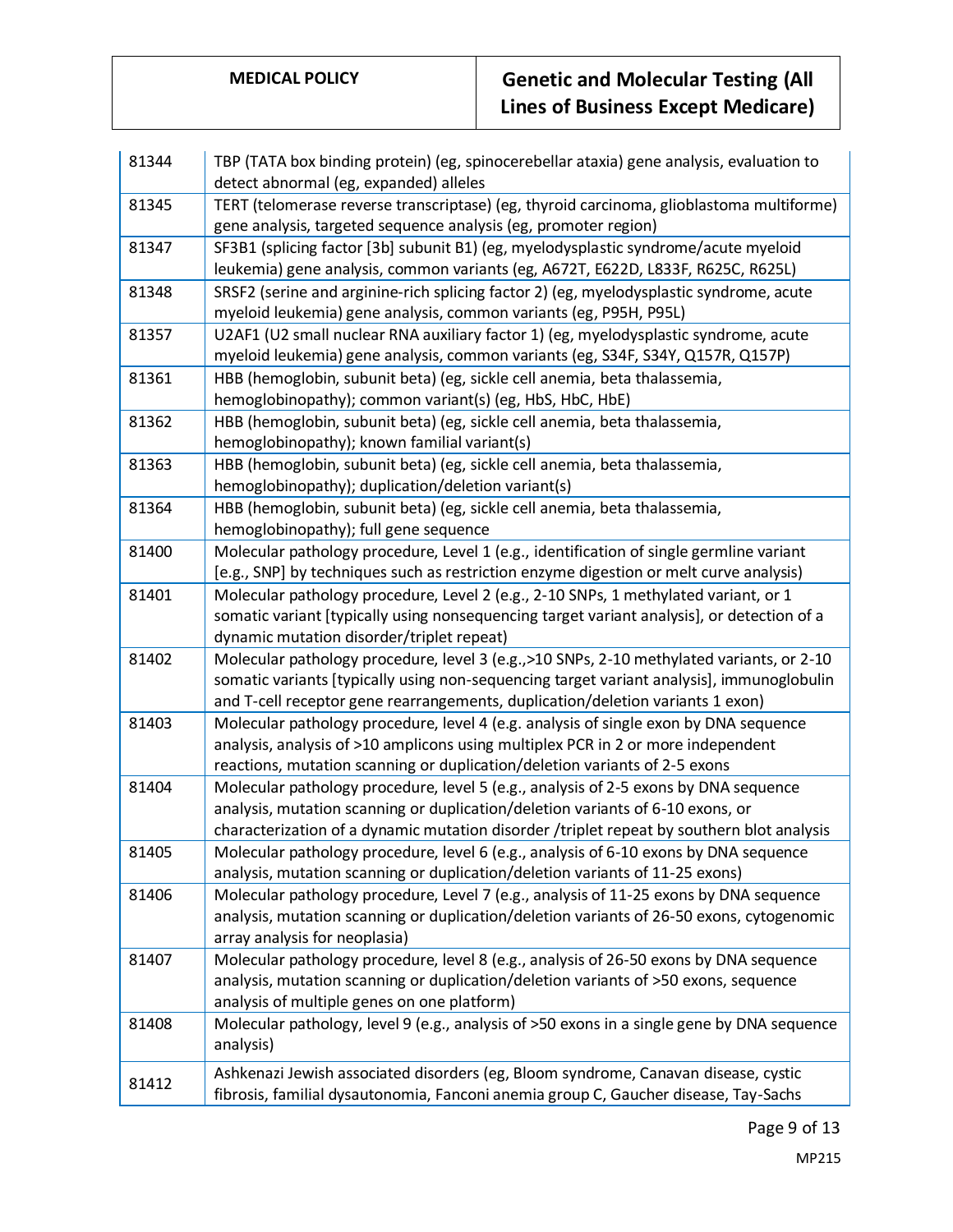|       | disease), genomic sequence analysis panel, must include sequencing of at least 9 genes,<br>including ASPA, BLM, CFTR, FANCC, GBA, HEXA, IKBKAP, MCOLN1, and SMPD1                                                                                                                                                       |
|-------|-------------------------------------------------------------------------------------------------------------------------------------------------------------------------------------------------------------------------------------------------------------------------------------------------------------------------|
| 81413 | Cardiac ion channelopathies (eg, Brugada syndrome, long QT syndrome, short QT<br>syndrome, catecholaminergic polymorphic ventricular tachycardia); genomic sequence<br>analysis panel, must include sequencing of at least 10 genes, including ANK2, CASQ2,<br>CAV3, KCNE1, KCNE2, KCNH2, KCNJ2, KCNQ1, RYR2, and SCN5A |
| 81414 | Cardiac ion channelopathies (eg, Brugada syndrome, long QT syndrome, short QT<br>syndrome, catecholaminergic polymorphic ventricular tachycardia); duplication/deletion<br>gene analysis panel, must include analysis of at least 2 genes, including KCNH2 and<br>KCNQ1                                                 |
| 81415 | Exome (eg, unexplained constitutional or heritable disorder or syndrome); sequence<br>analysis                                                                                                                                                                                                                          |
| 81416 | Exome (eg, unexplained constitutional or heritable disorder or syndrome); sequence<br>analysis, each comparator exome (eg, parents, siblings) (List separately in addition to<br>code for primary procedure)                                                                                                            |
| 81417 | Exome (eg, unexplained constitutional or heritable disorder or syndrome); re-evaluation<br>of previously obtained exome sequence (eg, updated knowledge or unrelated<br>condition/syndrome)                                                                                                                             |
| 81419 | Epilepsy genomic sequence analysis panel, must include analyses for ALDH7A1, CACNA1A,<br>CDKL5, CHD2, GABRG2, GRIN2A, KCNQ2, MECP2, PCDH19, POLG, PRRT2, SCN1A, SCN1B,<br>SCN2A, SCN8A, SLC2A1, SLC9A6, STXBP1, SYNGAP1, TCF4, TPP1, TSC1, TSC2, and ZEB2                                                               |
| 81430 | Hearing loss (eg, nonsyndromic hearing loss, Usher syndrome, Pendred syndrome);<br>genomic sequence analysis panel, must include sequencing of at least 60 genes, including<br>CDH23, CLRN1, GJB2, GPR98, MTRNR1, MYO7A, MYO15A, PCDH15, OTOF, SLC26A4,<br>TMC1, TMPRSS3, USH1C, USH1G, USH2A, and WFS1                 |
| 81431 | Hearing loss (eg, nonsyndromic hearing loss, Usher syndrome, Pendred syndrome);<br>duplication/deletion analysis panel, must include copy number analyses for STRC and<br>DFNB1 deletions in GJB2 and GJB6 genes                                                                                                        |
| 81434 | Hereditary retinal disorders (eg, retinitis pigmentosa, Leber congenital amaurosis, cone-<br>rod dystrophy), genomic sequence analysis panel, must include sequencing of at least 15<br>genes, including ABCA4, CNGA1, CRB1, EYS, PDE6A, PDE6B, PRPF31, PRPH2, RDH12, RHO,<br>RP1, RP2, RPE65, RPGR, and USH2A          |
| 81437 | Hereditary neuroendocrine tumor disorders (eg, medullary thyroid carcinoma,<br>parathyroid carcinoma, malignant pheochromocytoma or paraganglioma); genomic<br>sequence analysis panel, must include sequencing of at least 6 genes, including MAX,<br>SDHB, SDHC, SDHD, TMEM127, and VHL                               |
| 81438 | Hereditary neuroendocrine tumor disorders (eg, medullary thyroid carcinoma,<br>parathyroid carcinoma, malignant pheochromocytoma or paraganglioma);<br>duplication/deletion analysis panel, must include analyses for SDHB, SDHC, SDHD, and<br><b>VHL</b>                                                               |
| 81439 | Hereditary cardiomyopathy (eg, hypertrophic cardiomyopathy, dilated cardiomyopathy,<br>arrhythmogenic right ventricular cardiomyopathy), genomic sequence analysis panel,<br>must include sequencing of at least 5 cardiomyopathy-related genes (eg, DSG2, MYBPC3,<br>MYH7, PKP2, TTN)                                  |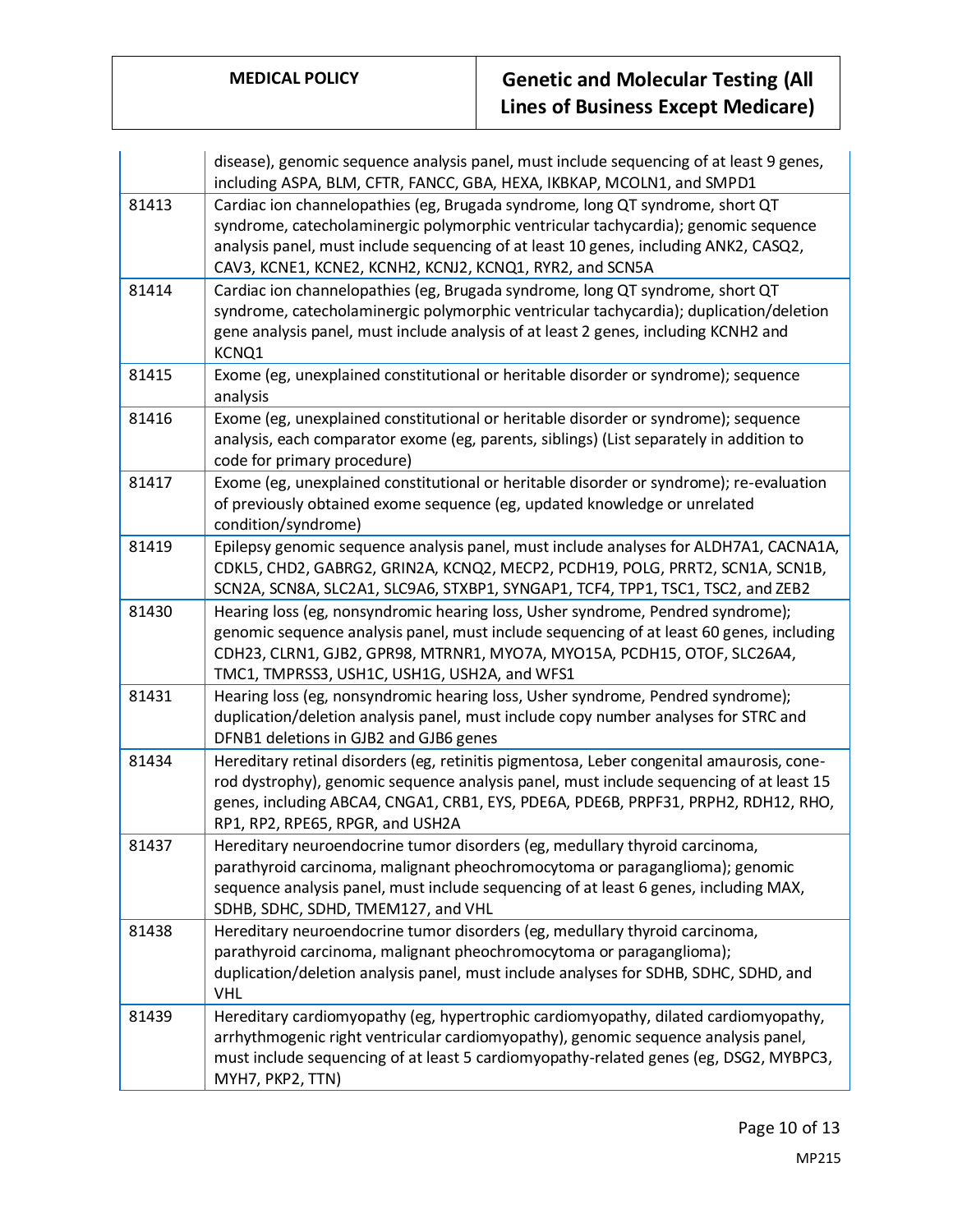| 81442                                                                                                                             | Noonan spectrum disorders (eg, Noonan syndrome, cardio-facio-cutaneous syndrome,<br>Costello syndrome, LEOPARD syndrome, Noonan-like syndrome), genomic sequence<br>analysis panel, must include sequencing of at least 12 genes, including BRAF, CBL, HRAS,<br>KRAS, MAP2K1, MAP2K2, NRAS, PTPN11, RAF1, RIT1, SHOC2, and SOS1                                                                                                                                                                                                 |
|-----------------------------------------------------------------------------------------------------------------------------------|---------------------------------------------------------------------------------------------------------------------------------------------------------------------------------------------------------------------------------------------------------------------------------------------------------------------------------------------------------------------------------------------------------------------------------------------------------------------------------------------------------------------------------|
| 81443                                                                                                                             | Genetic testing for severe inherited conditions (eg, cystic fibrosis, Ashkenazi Jewish-<br>associated disorders [eg, Bloom syndrome, Canavan disease, Fanconi anemia type C,<br>mucolipidosis type VI, Gaucher disease, Tay-Sachs disease], beta hemoglobinopathies,<br>phenylketonuria, galactosemia), genomic sequence analysis panel, must include<br>sequencing of at least 15 genes (eg, ACADM, ARSA, ASPA, ATP7B, BCKDHA, BCKDHB, BLM,<br>CFTR, DHCR7, FANCC, G6PC, GAA, GALT, GBA, GBE1, HBB, HEXA, IKBKAP, MCOLN1, PAH) |
| 81448                                                                                                                             | Hereditary peripheral neuropathies (eg, Charcot-Marie-Tooth, spastic paraplegia),<br>genomic sequence analysis panel, must include sequencing of at least 5 peripheral<br>neuropathy-related genes (eg, BSCL2, GJB1, MFN2, MPZ, REEP1, SPAST, SPG11, SPTLC1)                                                                                                                                                                                                                                                                    |
| 81504                                                                                                                             | Oncology (tissue of origin), microarray gene expression profiling of > 2000 genes, utilizing<br>formalin-fixed paraffin-embedded tissue, algorithm reported as tissue similarity scores                                                                                                                                                                                                                                                                                                                                         |
| 81525                                                                                                                             | Oncology (colon), mRNA, gene expression profiling by real-time RT-PCR of 12 genes (7<br>content and 5 housekeeping), utilizing formalin-fixed paraffin-embedded tissue,<br>algorithm reported as a recurrence score                                                                                                                                                                                                                                                                                                             |
| 81595                                                                                                                             | Cardiology (heart transplant), mRNA, gene expression profiling by real-time quantitative<br>PCR of 20 genes (11 content and 9 housekeeping), utilizing subfraction of peripheral<br>blood, algorithm reported as a rejection risk score                                                                                                                                                                                                                                                                                         |
| 81540                                                                                                                             | Oncology (tumor of unknown origin), mRNA, gene expression profiling by real-time RT-<br>PCR of 92 genes (87 content and 5 housekeeping) to classify tumor into main cancer type<br>and subtype, utilizing formalin-fixed paraffin-embedded tissue, algorithm reported as a<br>probability of a predicted main cancer type and subtype                                                                                                                                                                                           |
| <b>Unlisted Codes</b>                                                                                                             |                                                                                                                                                                                                                                                                                                                                                                                                                                                                                                                                 |
| All unlisted codes will be reviewed for medical necessity, correct coding, and pricing at the                                     |                                                                                                                                                                                                                                                                                                                                                                                                                                                                                                                                 |
| claim level. If an unlisted code is billed related to services addressed in this policy, then<br>prior authorization is required. |                                                                                                                                                                                                                                                                                                                                                                                                                                                                                                                                 |
| 81479                                                                                                                             | <b>Unlisted Molecular Pathology</b>                                                                                                                                                                                                                                                                                                                                                                                                                                                                                             |
| 81599                                                                                                                             | Unlisted multianalyte assay with algorithmic analysis                                                                                                                                                                                                                                                                                                                                                                                                                                                                           |

### **DESCRIPTION**

A genetic test is the analysis of human deoxyribonucleic acid (DNA), ribonucleic acid (RNA), chromosomes, proteins, and certain metabolites in order to detect heritable disease-related genotypes, mutations, phenotypes, or karyotypes for clinical purposes. Genetic tests may be used to detect newborn or adult genetic disease.<sup>1</sup> The tests should aid in the diagnosis or in the treatment of a disorder, including screening in appropriate populations. Genetic tests should have proven analytical validity along with clinical utility and validity, as evidenced in peer-reviewed literature.

Certain technologies, some of which are new and emerging, allow for testing multiple targets and/or genes at once, or testing in a large scale manner up to entire genomes. While the goal of testing with these broad scope strategies may be increased efficiencies, the outcome of attaining results with no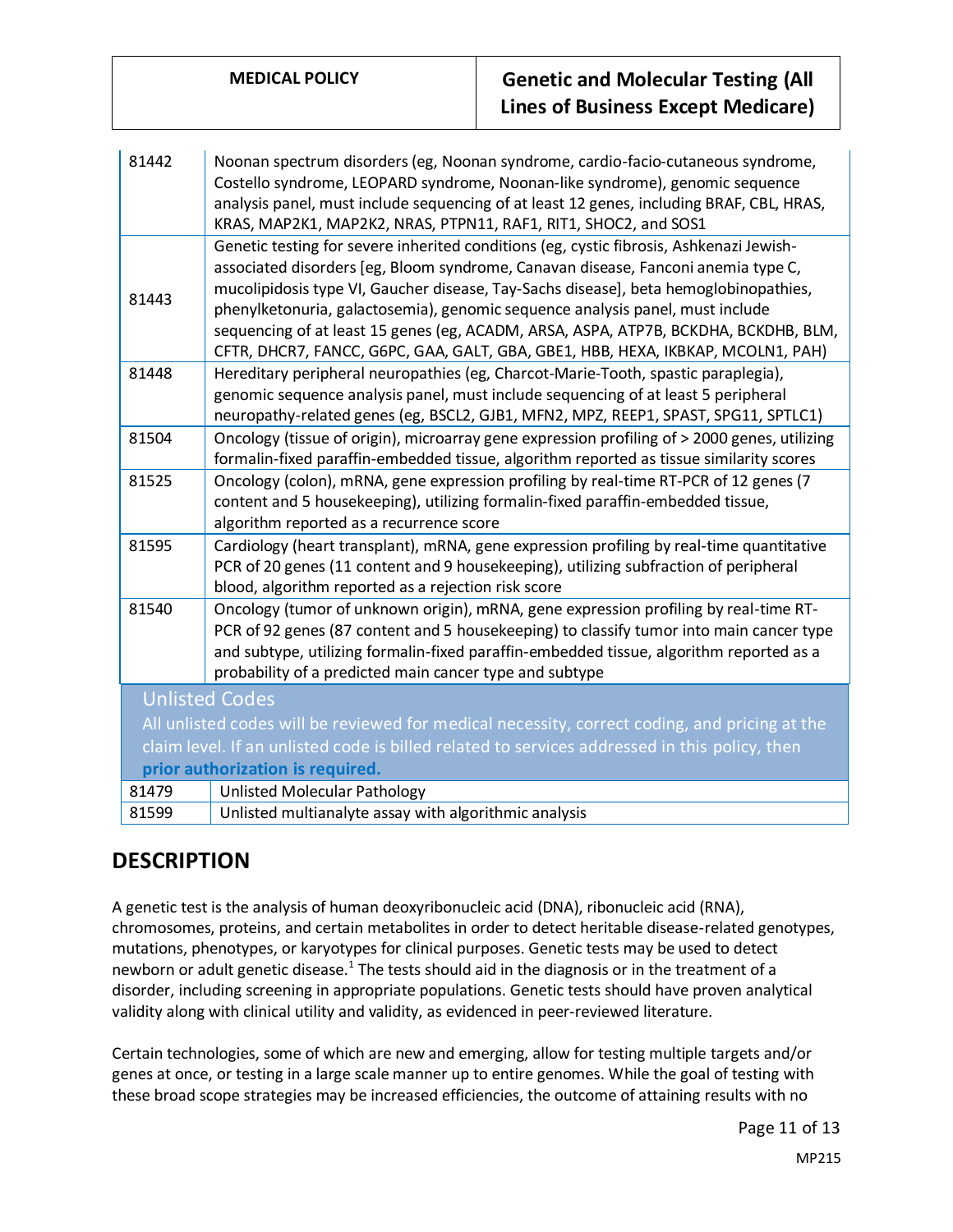known or unknown clinical utility (variants of uncertain significance) has the potential to cause harm via the uncertainty of the results. $2$ 

# **INSTRUCTIONS FOR USE**

Company Medical Policies serve as guidance for the administration of plan benefits. Medical policies do not constitute medical advice nor a guarantee of coverage. Company Medical Policies are reviewed annually and are based upon published, peer-reviewed scientific evidence and evidence-based clinical practice guidelines that are available as of the last policy update. The Companies reserve the right to determine the application of Medical Policies and make revisions to Medical Policies at any time. Providers will be given at least 60-days notice of policy changes that are restrictive in nature.

The scope and availability of all plan benefits are determined in accordance with the applicable coverage agreement. Any conflict or variance between the terms of the coverage agreement and Company Medical Policy will be resolved in favor of the coverage agreement.

# **REGULATORY STATUS**

### Mental Health Parity Statement

Coverage decisions are made on the basis of individualized determinations of medical necessity and the experimental or investigational character of the treatment in the individual case. In cases where medical necessity is not established by policy for specific treatment modalities, evidence not previously considered regarding the efficacy of the modality that is presented shall be given consideration to determine if the policy represents current standards of care.

## **MEDICAL POLICY CROSS REFERENCES**

- Cardiac Disease Risk Screening (All Lines of Business Except Medicare)
- Cardiac Disease Risk Screening (Medicare Only)
- Circulating Tumor Cell and DNA Assays For Cancer Management (All Lines of Business Except Medicare)
- Circulating Tumor Cell and DNA Assays For Cancer Management (Medicare Only)
- Direct to Consumer and Over the Counter Testing
- Genetic Counseling
- Genetic Testing: CADASIL Disease
- Genetic Testing: Celiac Disease
- Genetic Testing: Diagnostic Evaluation of Interstitial Lung Disease (All Lines of Business Except Medicare)
- Genetic Testing: Diagnostic Evaluation of Interstitial Lung Disease (Medicare Only)
- Genetic Testing: Diagnostic Evaluation of Interstitial Lung Disease (All Lines of Business Except Medicare)
- Genetic Testing: Diagnostic Evaluation of Interstitial Lung Disease (Medicare Only)
- Genetic Testing: Hereditary Breast and Ovarian Cancer (All Lines of Business Except Medicare)